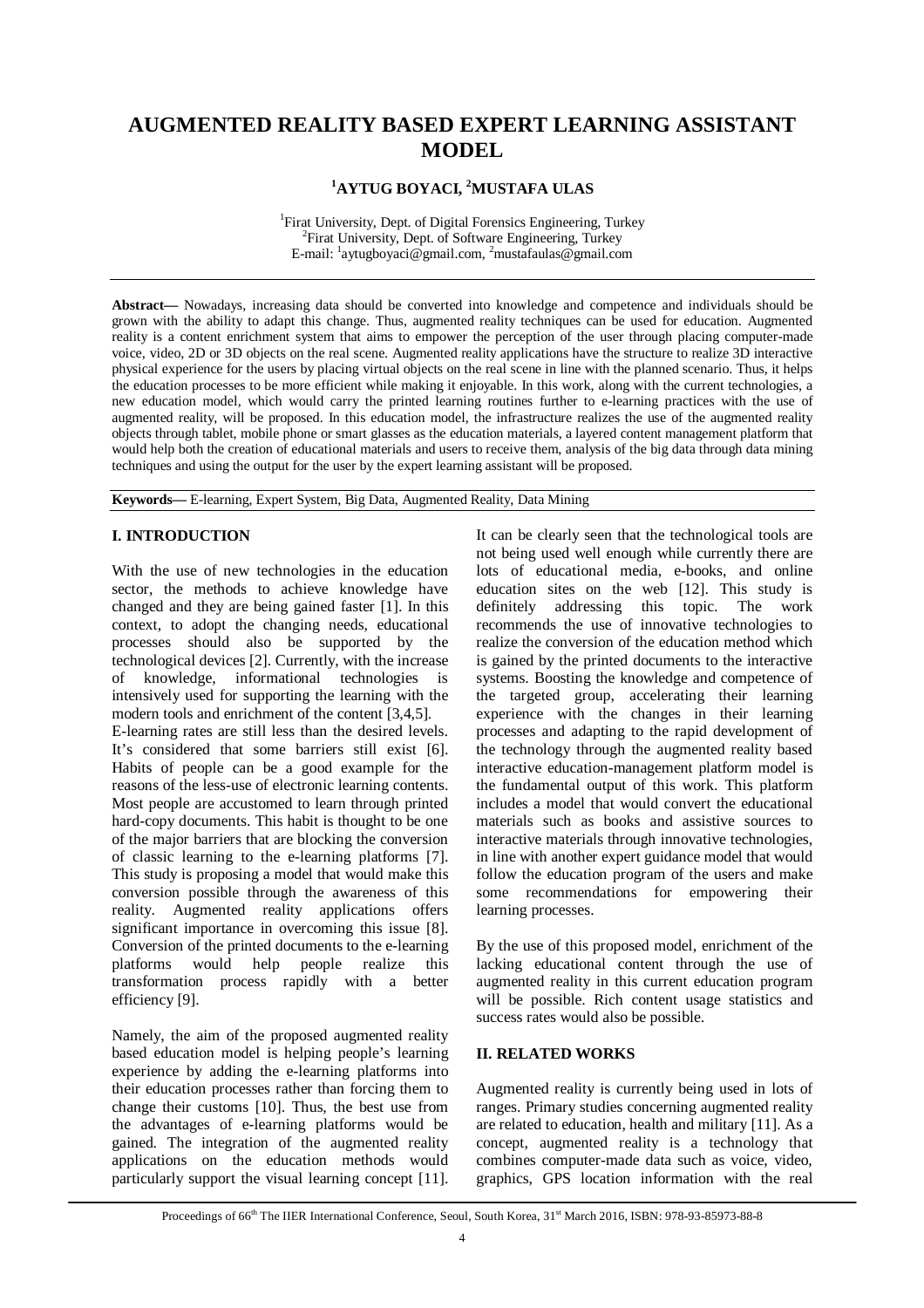platforms, thus, it is used in educational purposes [12]. Classical e-learning methods cannot successfully fulfill the needs in learning with a satisfying visual perception. Augmented reality is preferred to empower and support the reality in education processes [13]. Augmented reality applications are previously used in some educational works;

- Adding a new dimension on the 2D education materials,
- Assistive methods in experiments and tests,
- Viewing some media related to the courses which needs a better perception such as physics and chemistry, *(eg. viewing a 3D cell structure)*
- Viewing animations for strengthening the concepts of mathematics and geometry lessons,
- Animating the maps with vector structures in geography science,
- Studies to increase the capability of individualsin health sector,
- Education of armed forces with augmented reality scenarios,
- Use in description of the tools and equipment for training of trainers and engineers. [14]

Analyzing the augmented reality studies used in education sector, "MagicBook" created by sector, "MagicBook" created by Billinghurs & Poupyrev in 2001is the first one [15]. In this work, visuals on the books are empowered with the animations; in other saying, another dimension was added on the print. At a science museum in Tokyo in 2007, augmented reality system was used to view the dinosaur era [16]. In that work, the visitors of the science center were able to see the skin of the dinosaur while looking at the skeleton over a mobile device. The study carried out by Di Serio et al. in 2012 ended up with a successful increase in motivation of the students by the use of slides and augmented reality in a visual arts class in a junior high-school in Spain [17]. Elford et al. carried out another research in 2013 for the training sessions of junior high-school teachers [18]. In this work, the decision competence of the teachers in an interactive game was analyzed. Majaros et al. testified that the augmented reality methods were successfully complemental the works of in production and maintenance [19]. Kaufmann et al. performed a study which especially exposed the significance of augmented reality applications in mathematics and geometry studies [14]. In this work, an enriched learning experience was gained through the visualization of complicated 3D structures, thus the competences of the students in solving the mathematical problems was improved. Shelton et al. used the augmented reality technology in geography science [20]. They've carried out education sessions showing the relation between the concepts such as earth and sun, seasonal changes, relation of the light

and temperature and equinox. Augmented reality was also used for the military education and Yeh et al. was a group of researchers who has performed this study [21].

Also there are several studies which were carried out for the health and medical education and implementations such as viewing the x-ray images on the patient, simulations of the operation and birth processes; creation of the 3D models of the patients [22]. Analyzing these examples and other similar augmented reality projects in various sectors, it's pretty clear that the studies relating the education sector would be very beneficial. Open-source augmented reality tools were analyzed by the studies carried out by Ulas et al. in 2014 [23]. Using the Vuforia infrastructure, they have created a marker based educational documentation. They've also studied to enrich the education platform with the augmented interactive reality objects in 2015 in order to improve the quality and efficiency of the learning experience [24].

## **III. AUGMENTED REALITY AND LEARNING PROCESS**

Augmented reality technology assures positive results in education appliances by combining the real and the virtual objects on the same scene and creating a realtime interaction between the objects. The results are;

- Helping a better learning process through 3D viuals,
- Converting the abstract notions to tangible ones,
- Accelerating the perception period of concepts and processes,
- Correcting the delusions of the concepts,
- Increasing the educational motivations,
- Developing the multidimensional thinking capabilities,
- Increase in the operation processes of the knowledge by the use of technology in education,
- Increase in problem-solving capabilities.

The principals of the augmented reality are based on a real-time scene viewed by the camera on a mobile device and a comparison – matching of it with a predefined image on a database. If the object in real scene is matched with the image that is previously defined, the virtual animation or the object would be viewed on the real vision.

There are several software tools for the creation of the augmented reality based applications. Mostly used ones are;

- Vuforia
- Paralel Tracking and Mapping (PTAM)
- Ar Toolkit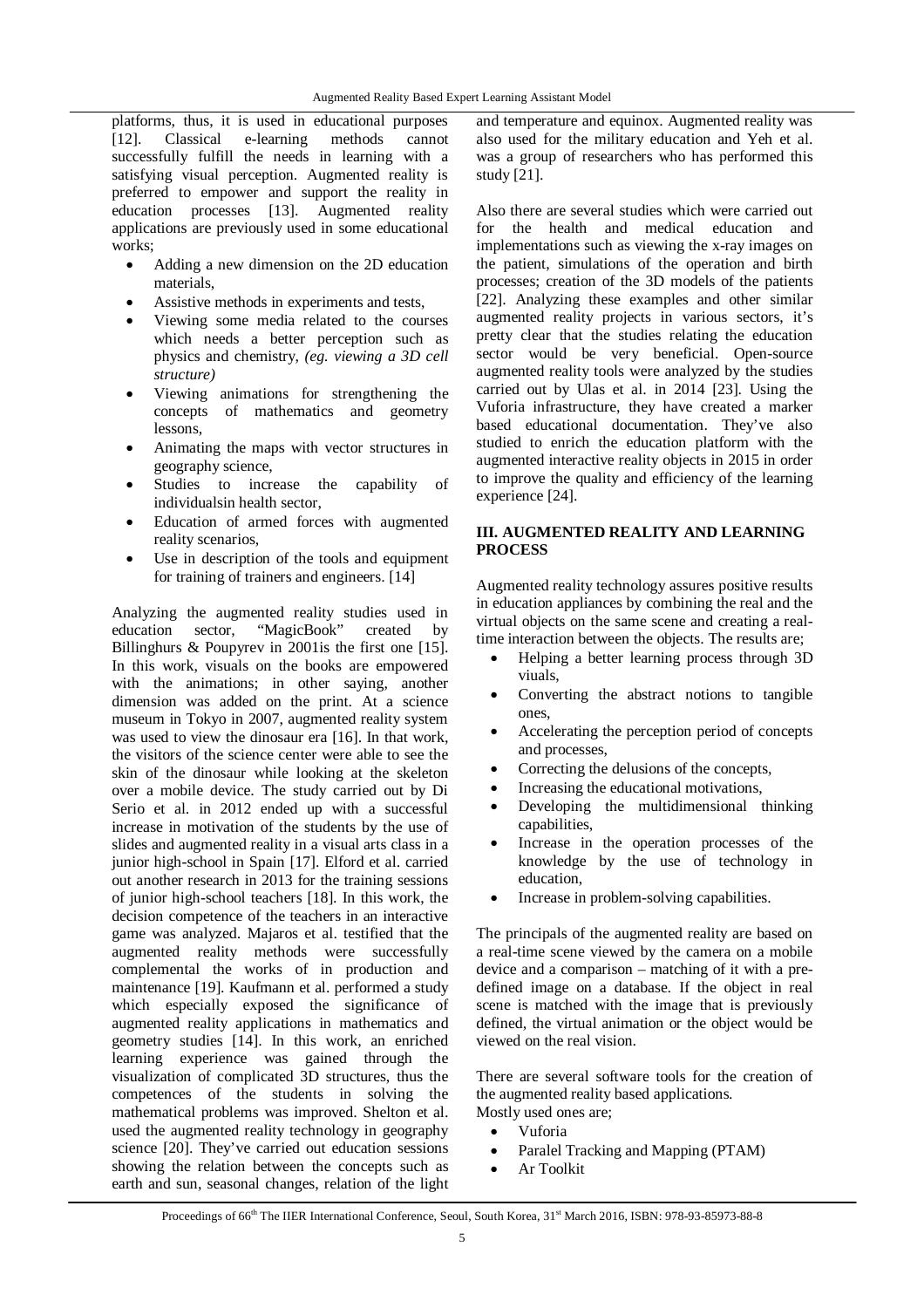- ArUco
- Argon
- Handy AR
- Visual Learning
- Mixare

Vuforia is an application used for the creation of augmented reality based applications and its working principal is shown in Fig.1.



**Fig.1 Working principal of an augmented reality based system [25]**

Analyzing the augmented reality applications created for the education sector, leading ones are the systems for the recognition of barcodes, the systems that are reacting through the colored strips affixed on fingers, the systems working with GPS locations, the systems in which virtual objects can be placed on the real scene broadcasted by a camera, a virtual object that can be placed on a real object or the systems with virtual animations.

# **IV. AUGMENTED REALITY BASED LEARNING MODEL**

The basis of the model that was suggested in the study is based on adapting augmented reality methods on the classical and e-learning educational appliances when they lack in performance. On the suggested model of the study, the aim is to convert a classical education material to an interactive document by the use of augmented reality technologies.

The statistics that were gained over the document that was converted to be suitable with the augmented reality infrastructure can be analyzed by the development tools mentioned in Part-3. By this way, the augmented reality usage information could be gained related to a document. The augmented reality based assistant model that is suggested in the study is shown in Fig.2.



**Fig.2 Augmented reality based education assistant model**

The suggested model is consisted by the AR Process, AR Based Web Service and AR Analisis modules.

**AR Process Module:** In order to make a printed document suitable for the augmented reality appliance, first there should be markers designated for the objects that are aimed to be made interactive. The markers and the corresponding objects should be correlated and designated in the systems of the development tools. Possibility of running an augmented reality application on a document using a mobile device would be possible after this phase. AR Process Module shows the operation of the augmented reality application. By this way, students would see the enriched interactive media on the printed document looking through the device with the augmented reality infrastructure.

**AR Based Web Service Module:** The usage statistics and the processes that have been carried out using the AR Process Module by the students are logged by this tool. Within these analyses there are several detailed statistics of use such as the viewing statistics of the AR media, the usage statistics of the users, access logs, usage periods, re-use statistics. The suggested system proposes this information through a web-service and correlates with the profile of the student.